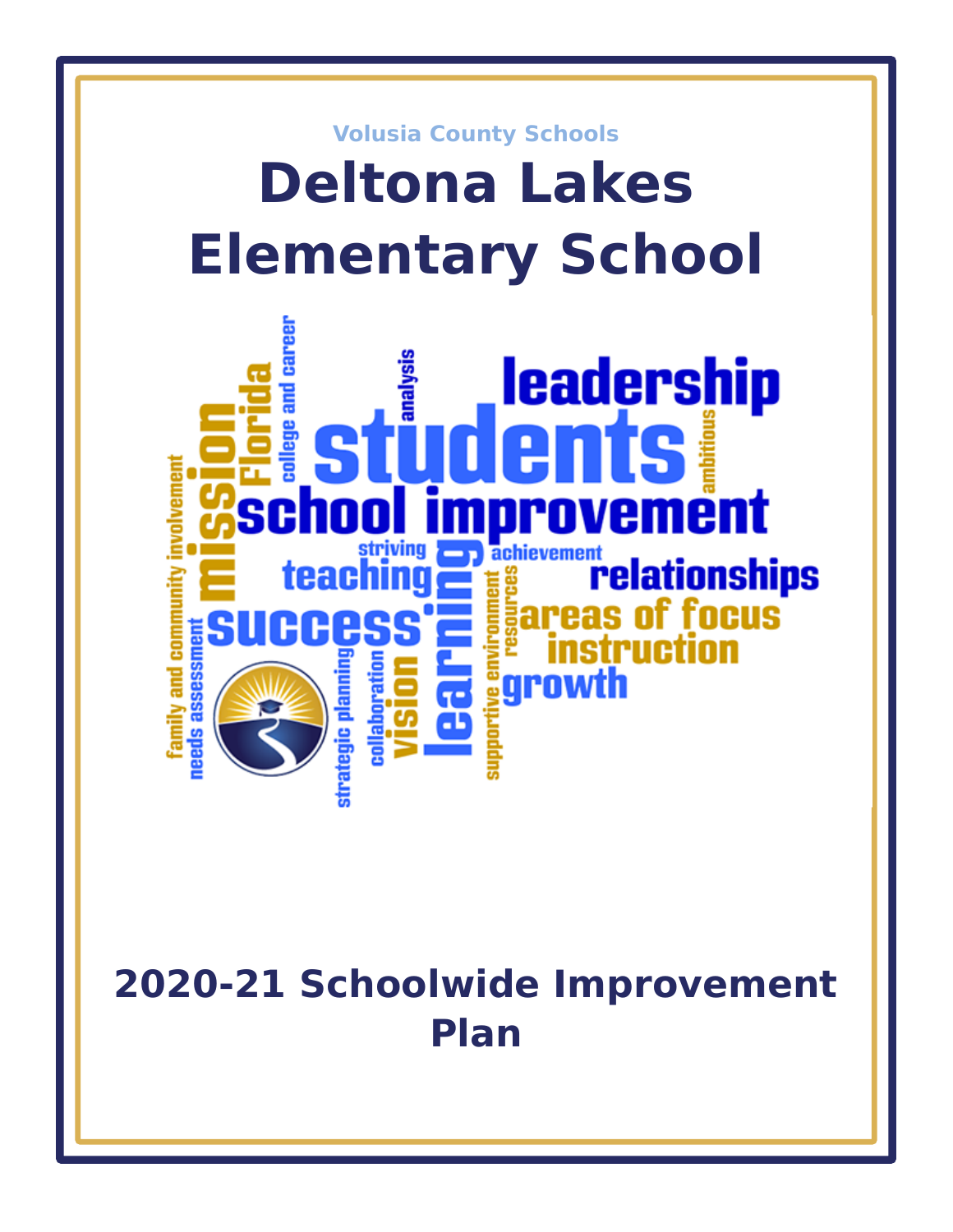# **Table of Contents**

| <b>School Demographics</b>                | 3  |
|-------------------------------------------|----|
| <b>Purpose and Outline of the SIP</b>     | 4  |
| <b>School Information</b>                 | 5  |
| <b>Needs Assessment</b>                   | 8  |
| <b>Planning for Improvement</b>           | 13 |
| <b>Positive Culture &amp; Environment</b> | 16 |
| <b>Budget to Support Goals</b>            |    |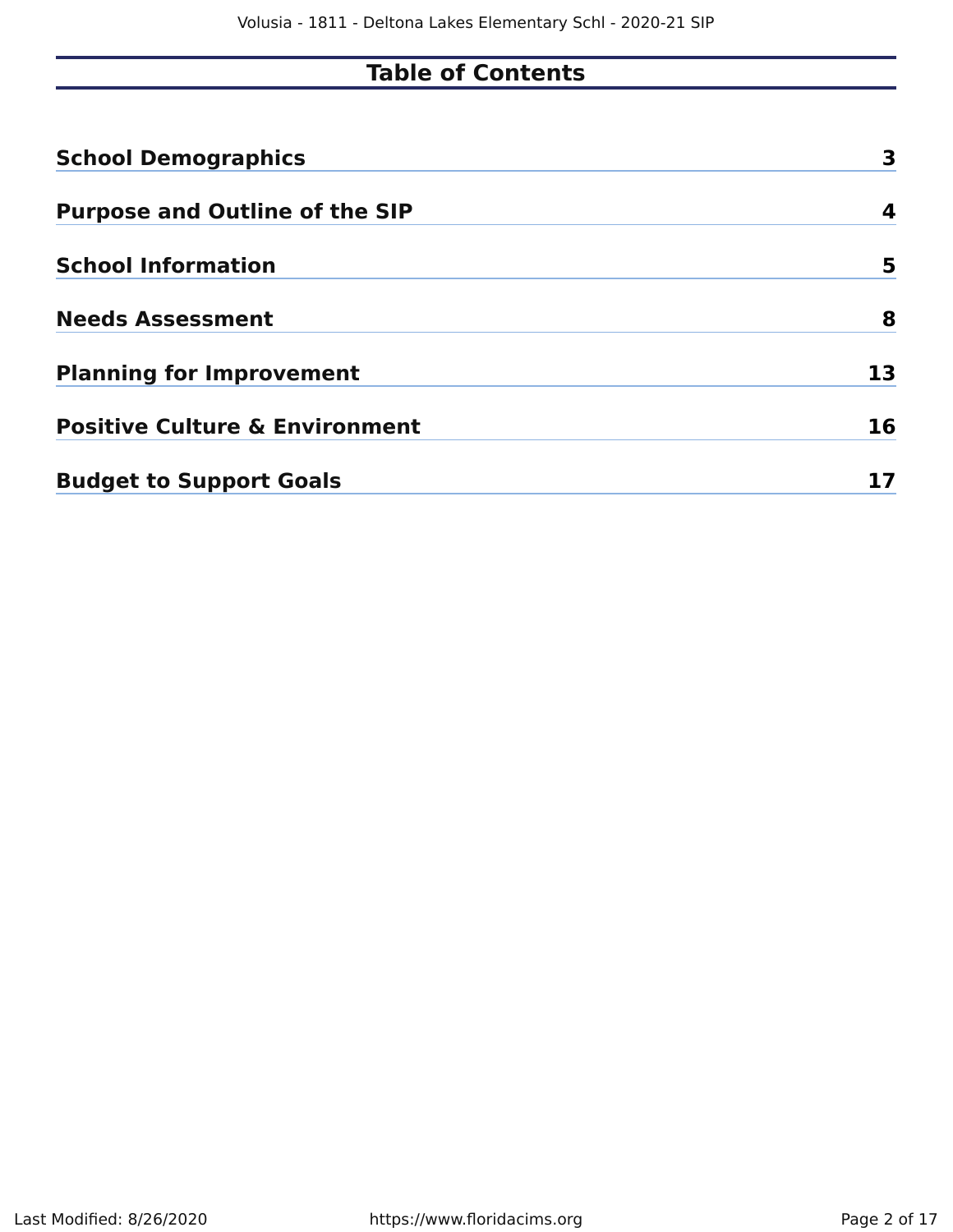# **Deltona Lakes Elementary School**

2022 ADELIA BLVD, Deltona, FL 32725

http://myvolusiaschools.org/school/deltonalakes/pages/default.aspx

<span id="page-2-0"></span>**Demographics**

# **Principal: Ramonita Ortiz** Start Date for this Principal: 7/1/2016

| <b>2019-20 Status</b><br>(per MSID File)                                                                                            | Active                                  |
|-------------------------------------------------------------------------------------------------------------------------------------|-----------------------------------------|
| <b>School Type and Grades Served</b><br>(per MSID File)                                                                             | <b>Elementary School</b><br><b>PK-5</b> |
| <b>Primary Service Type</b><br>(per MSID File)                                                                                      | K-12 General Education                  |
| 2018-19 Title I School                                                                                                              | <b>Yes</b>                              |
| 2018-19 Economically<br><b>Disadvantaged (FRL) Rate</b><br>(as reported on Survey 3)                                                | 82%                                     |
| 2018-19 ESSA Subgroups Represented<br>(subgroups with 10 or more students)<br>(subgroups in orange are below the federal threshold) |                                         |
|                                                                                                                                     | 2018-19: C (49%)                        |
|                                                                                                                                     | 2017-18: C (48%)                        |
| <b>School Grades History</b>                                                                                                        | 2016-17: C (48%)                        |
|                                                                                                                                     | 2015-16: $D(40\%)$                      |
| 2019-20 School Improvement (SI) Information*                                                                                        |                                         |
| <b>SI Region</b>                                                                                                                    | Northeast                               |
| <b>Regional Executive Director</b>                                                                                                  | <b>Dustin Sims</b>                      |
| <b>Turnaround Option/Cycle</b>                                                                                                      |                                         |
| Year                                                                                                                                |                                         |
| <b>Support Tier</b>                                                                                                                 | <b>NOT IN DA</b>                        |
| <b>ESSA Status</b>                                                                                                                  |                                         |
| * As defined under Rule 6A-1.099811, Florida Administrative Code. For more information, click<br>here.                              |                                         |

**School Board Approval**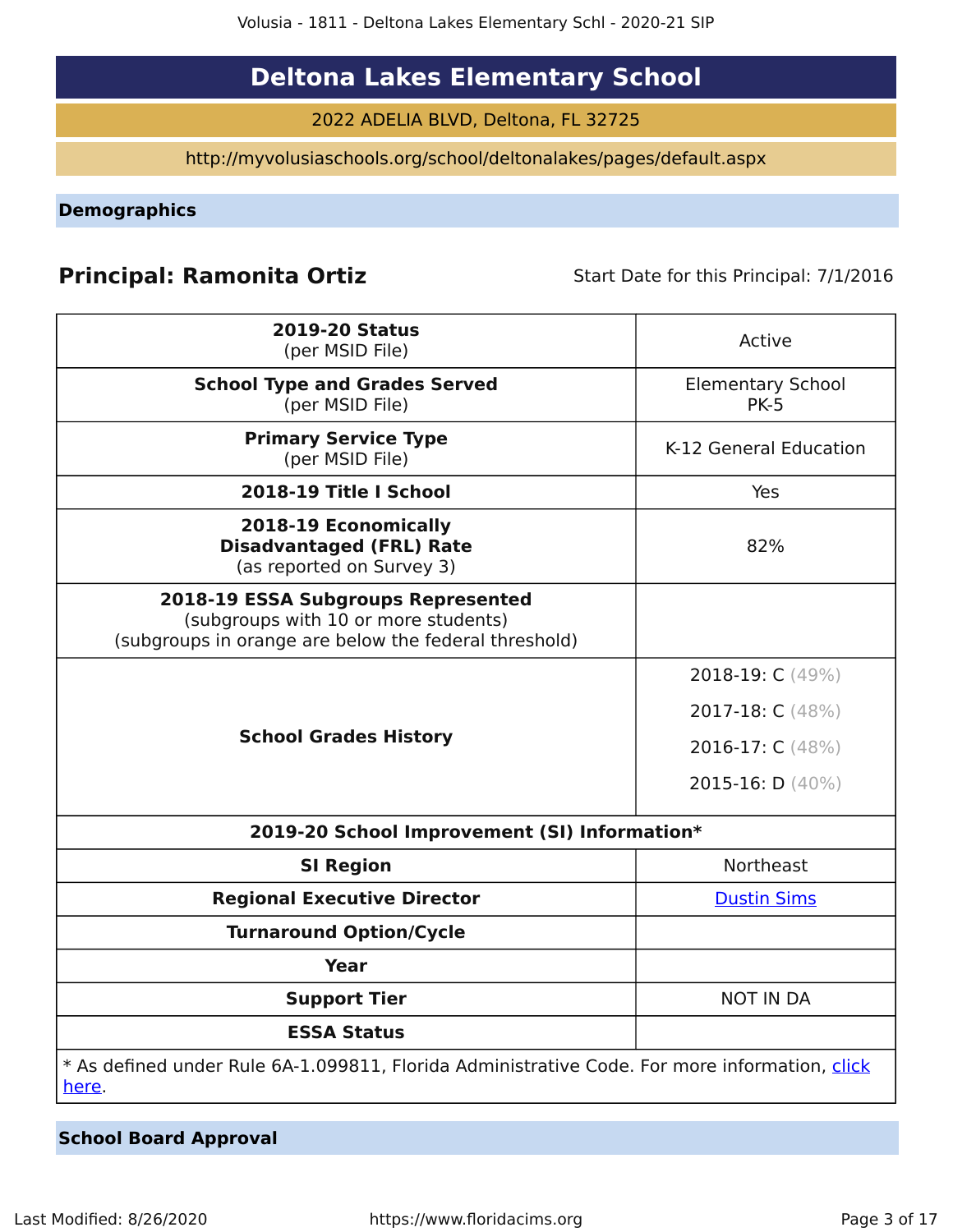This plan is pending approval by the Volusia County School Board.

#### **SIP Authority**

Section 1001.42(18), Florida Statutes, requires district school boards to annually approve and require implementation of a Schoolwide Improvement Plan (SIP) for each school in the district that has a school grade of D or F. This plan is also a requirement for Targeted Support and Improvement (TS&I) and Comprehensive Support and Improvement (CS&I) schools pursuant to 1008.33 F.S. and the Every Student Succeeds Act (ESSA).

To be designated as TS&I, a school must have one or more ESSA subgroup(s) with a Federal Index below 41%. This plan shall be approved by the district. There are three ways a school can be designated as CS&I:

- 1. have a school grade of D or F
- 2. have a graduation rate of 67% or lower
- 3. have an overall Federal Index below 41%.

For these schools, the SIP shall be approved by the district as well as the Bureau of School Improvement.

The Florida Department of Education (FDOE) SIP template meets all statutory and rule requirements for traditional public schools and incorporates all components required for schools receiving Title I funds. This template is required by State Board of Education Rule 6A-1.099811, Florida Administrative Code, for all non-charter schools with a current grade of D or F, or a graduation rate 67% or less. Districts may opt to require a SIP using a template of its choosing for schools that do not fit the aforementioned conditions. This document was prepared by school and district leadership using the FDOE's school improvement planning web application located at [www.floridacims.org.](https://www.floridacims.org)

#### <span id="page-3-0"></span>**Purpose and Outline of the SIP**

The SIP is intended to be the primary artifact used by every school with stakeholders to review data, set goals, create an action plan and monitor progress. The Florida Department of Education encourages schools to use the SIP as a "living document" by continually updating, refining and using the plan to guide their work throughout the year. This printed version represents the SIP as of the "Date Modified" listed in the footer.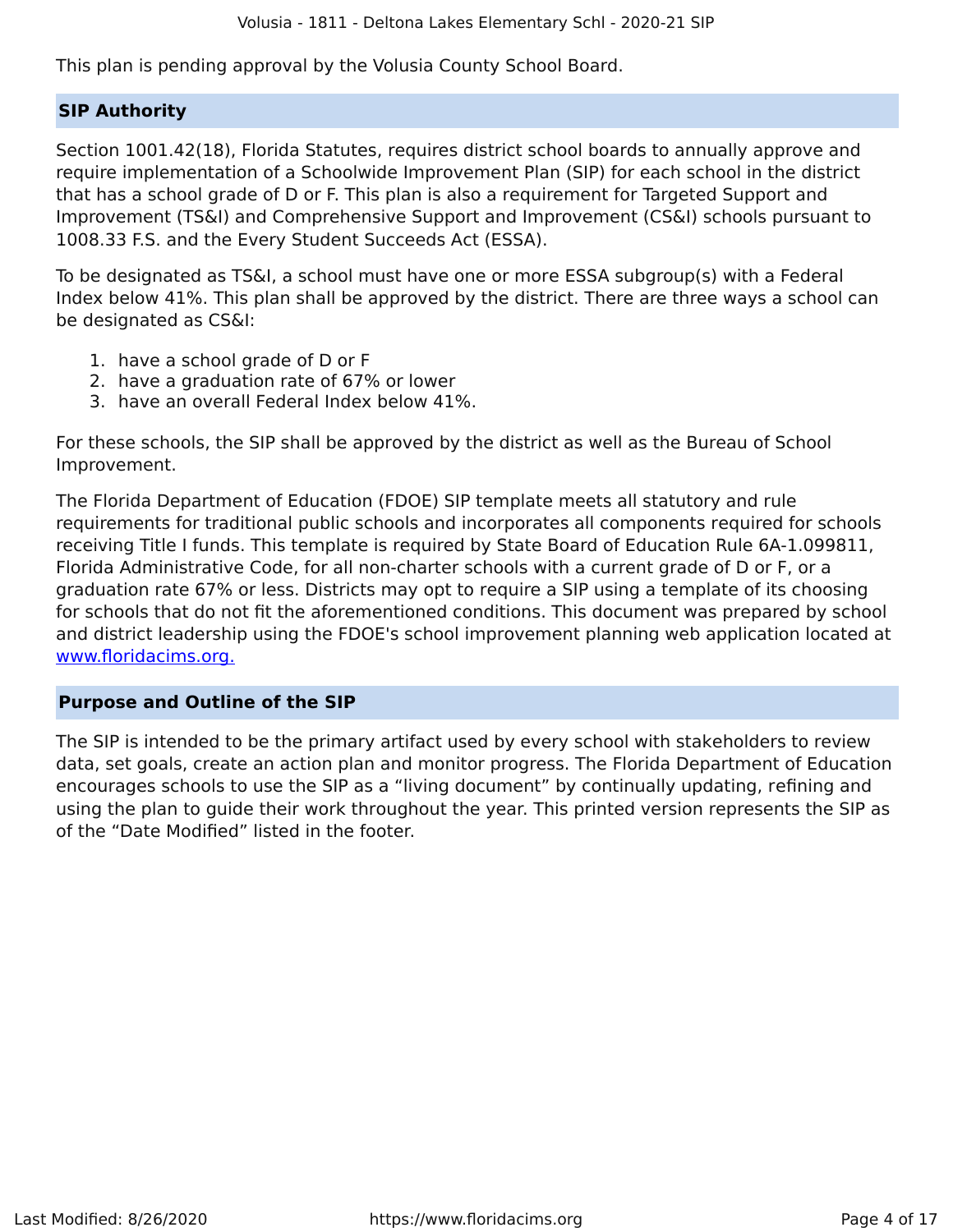## **Part I: School Information**

#### <span id="page-4-0"></span>**School Mission and Vision**

#### **Provide the school's mission statement**

Through collaborative efforts of the school community, students will be enriched, motivated and encouraged to achieve their highest individual potential; empowering them to participate in a diverse global community.

#### **Provide the school's vision statement**

Ensuring all students receive a superior 21st century education.

#### **School Leadership Team**

#### **Membership**

Identify the name, email address, position title, and job duties/responsibilities for each member of the school leadership team.**:**

| <b>Name</b>           | <b>Title</b>           | <b>Job Duties and Responsibilities</b>                      |
|-----------------------|------------------------|-------------------------------------------------------------|
| Ortiz, Ramonita       | Principal              | Principal--Oversees all of school operations                |
| Noga, Hope            | Other                  | Teacher on Assignment-Handles discipline for the<br>school. |
| Brown, Kerrie         | Instructional<br>Coach | Academic Coach-K & 1                                        |
| Diallo, Jennifer      | Instructional<br>Coach | Academic Coach-4 & 5                                        |
| Zeidwig,<br>Catherine | Instructional<br>Coach | Academic Coach-2 & 3                                        |
| Griffin, Tonya        | Assistant<br>Principal | Assistant Principal-Oversees school operations              |

#### **Demographic Information**

#### **Principal start date**

Friday 7/1/2016, Ramonita Ortiz

**Number of teachers with a 2019 3-year aggregate or a 1-year Algebra state VAM rating of Highly Effective.** Note: For UniSIG Supplemental Teacher Allocation, teachers must have at least 10 student assessments.

**Number of teachers with a 2019 3-year aggregate or a 1-year Algebra state VAM rating of Effective.** Note: For UniSIG Supplemental Teacher Allocation, teachers must have at least 10 student assessments.

 $\Omega$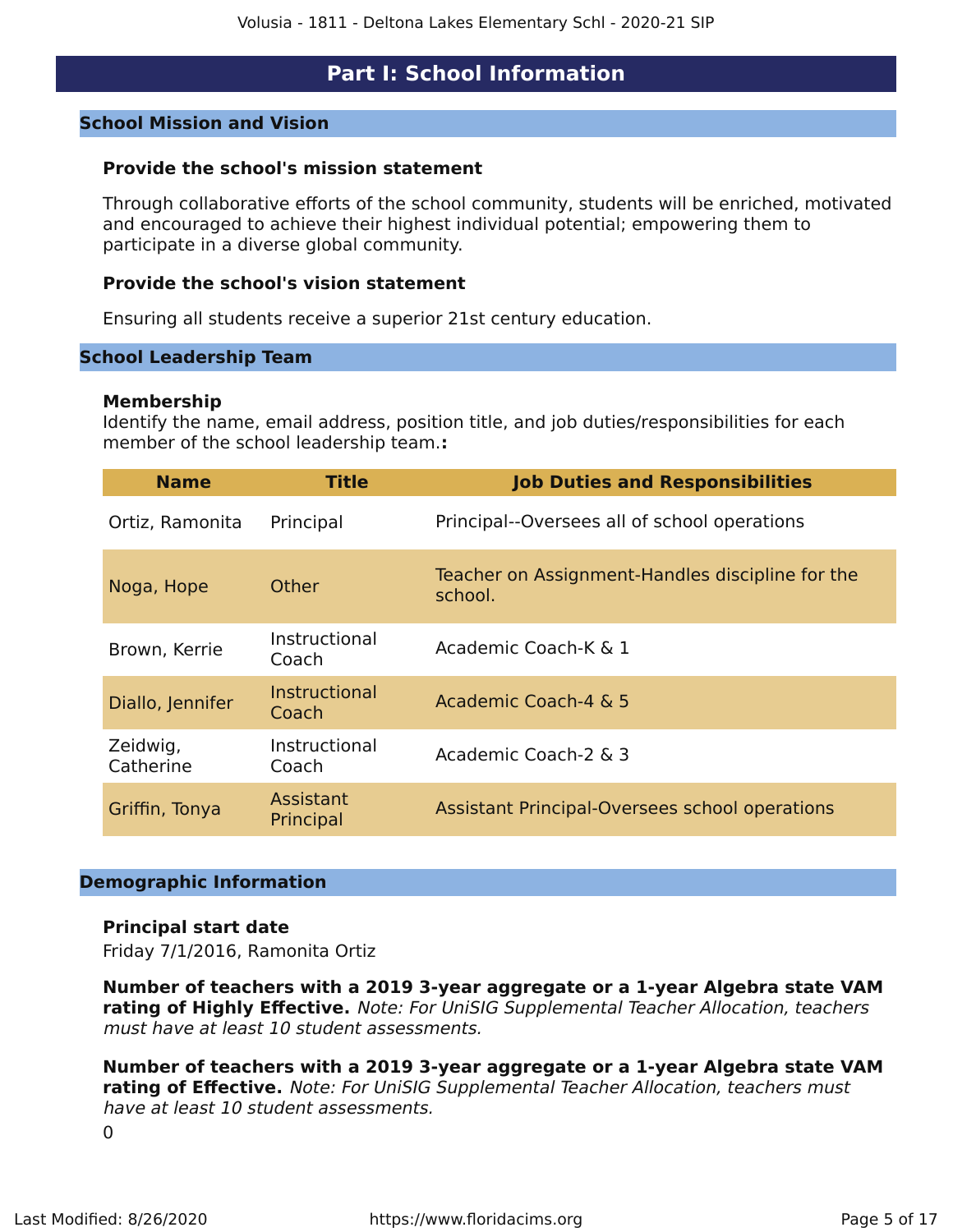#### **Total number of teacher positions allocated to the school** 63

#### **Demographic Data**

| <b>2020-21 Status</b><br>(per MSID File)                                                                                                      | Active                                                                                                                                                                                                                                               |
|-----------------------------------------------------------------------------------------------------------------------------------------------|------------------------------------------------------------------------------------------------------------------------------------------------------------------------------------------------------------------------------------------------------|
| <b>School Type and Grades Served</b><br>(per MSID File)                                                                                       | <b>Elementary School</b><br><b>PK-5</b>                                                                                                                                                                                                              |
| <b>Primary Service Type</b><br>(per MSID File)                                                                                                | K-12 General Education                                                                                                                                                                                                                               |
| 2018-19 Title I School                                                                                                                        | Yes                                                                                                                                                                                                                                                  |
| 2018-19 Economically<br><b>Disadvantaged (FRL) Rate</b><br>(as reported on Survey 3)                                                          | 82%                                                                                                                                                                                                                                                  |
| <b>2018-19 ESSA Subgroups Represented</b><br>(subgroups with 10 or more students)<br>(subgroups in orange are below the federal<br>threshold) | <b>Black/African American Students</b><br>Economically Disadvantaged<br><b>Students</b><br><b>English Language Learners</b><br><b>Hispanic Students</b><br><b>Multiracial Students</b><br><b>Students With Disabilities</b><br><b>White Students</b> |
| <b>School Grades History</b>                                                                                                                  | 2018-19: $C(49%)$<br>2017-18: C (48%)<br>2016-17: C (48%)<br>2015-16: $D(40\%)$                                                                                                                                                                      |
| 2019-20 School Improvement (SI) Information*                                                                                                  |                                                                                                                                                                                                                                                      |
| <b>SI Region</b>                                                                                                                              | <b>Northeast</b>                                                                                                                                                                                                                                     |
| <b>Regional Executive Director</b>                                                                                                            | <b>Dustin Sims</b>                                                                                                                                                                                                                                   |
| <b>Turnaround Option/Cycle</b>                                                                                                                |                                                                                                                                                                                                                                                      |
| <b>Year</b>                                                                                                                                   |                                                                                                                                                                                                                                                      |
| <b>Support Tier</b>                                                                                                                           | <b>NOT IN DA</b>                                                                                                                                                                                                                                     |
| <b>ESSA Status</b>                                                                                                                            |                                                                                                                                                                                                                                                      |
| * As defined under Rule 6A-1.099811, Florida Administrative Code. For more information,<br>click here.                                        |                                                                                                                                                                                                                                                      |

## **Early Warning Systems**

#### **Current Year**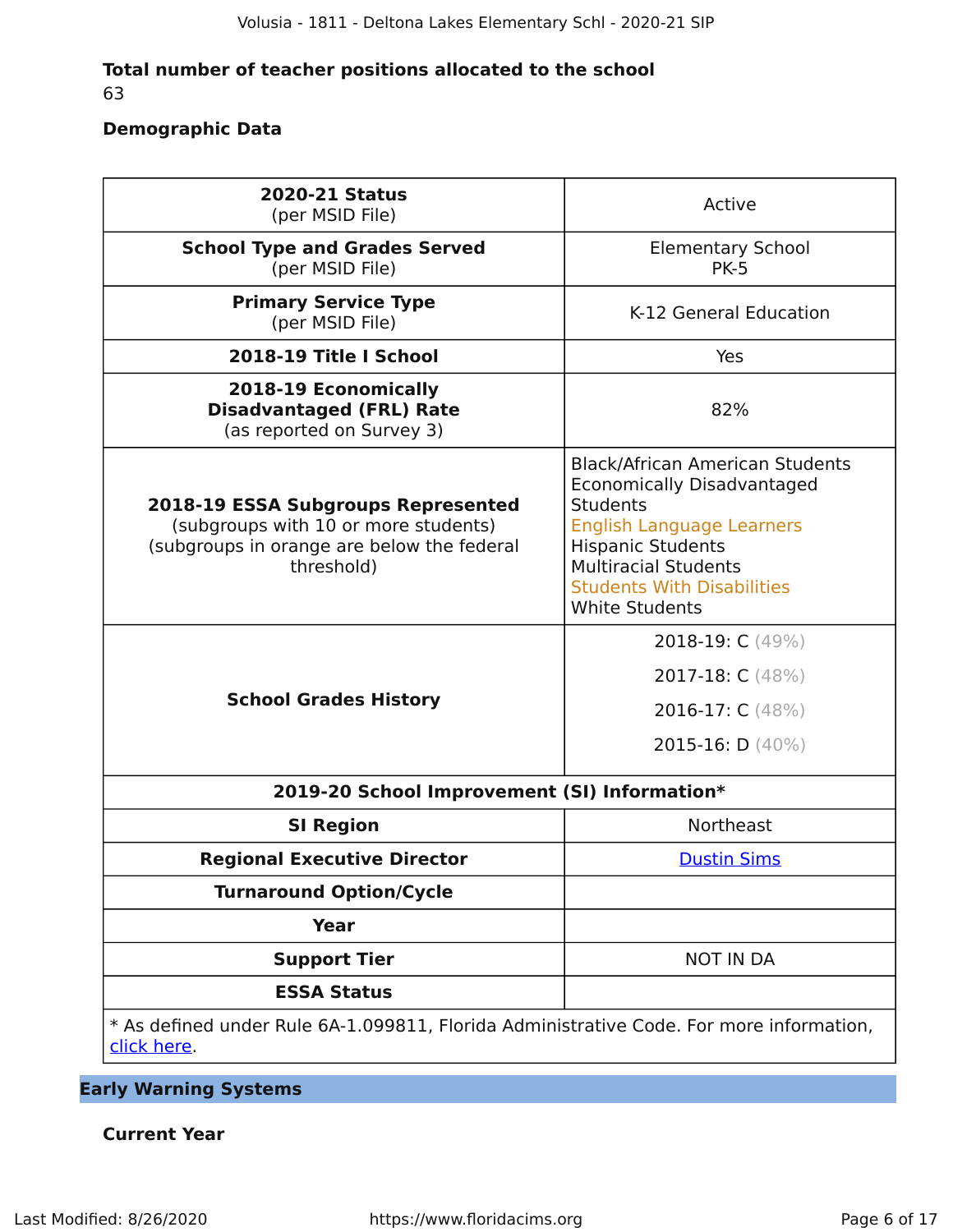#### **The number of students by grade level that exhibit each early warning indicator listed:**

|                                              | <b>Grade Level</b> |          |                     |                         |                |                  |                                                   |                |          |          |                    |          |          |              |  |
|----------------------------------------------|--------------------|----------|---------------------|-------------------------|----------------|------------------|---------------------------------------------------|----------------|----------|----------|--------------------|----------|----------|--------------|--|
| <b>Indicator</b>                             | K.                 |          | $1 \quad 2 \quad 3$ |                         | 4 <sup>7</sup> |                  |                                                   |                |          |          | 5 6 7 8 9 10 11 12 |          |          | <b>Total</b> |  |
| Number of students enrolled                  | 68.                | -99      |                     |                         |                | 86 80 95 114 0 0 |                                                   |                | $\Omega$ | $\Omega$ | $\Omega$           | $\Omega$ | $\Omega$ | 542          |  |
| Attendance below 90 percent                  | 6.                 |          |                     | 18 15 11 10             |                | $\overline{7}$   | $0\quad 0\quad 0$                                 |                |          | - 0      | $\bullet$          | $\Omega$ | $\Omega$ | 67           |  |
| One or more suspensions                      | 0                  | 5.       | $\mathcal{L}$       | $\overline{\mathbf{3}}$ | 3              | 4                | $\Omega$                                          | $\overline{0}$ | $\Omega$ | $\Omega$ | $\Omega$           | $\Omega$ | $\Omega$ | 17           |  |
| Course failure in ELA                        | 0                  | $\Omega$ | $\bullet$           | 3                       | $\overline{1}$ | 2 <sup>7</sup>   | $0\quad 0\quad 0$                                 |                |          | - 0      | - 0                | $\Omega$ | $\Omega$ | 6            |  |
| Course failure in Math                       | 0                  | $\Omega$ | $\Omega$            | 4                       | 3              | 2                | $\Omega$                                          | $\overline{0}$ | $\Omega$ | $\Omega$ | $\Omega$           | $\Omega$ | $\Omega$ | 9            |  |
| Level 1 on 2019 statewide ELA<br>assessment  | $\Omega$           | $\Omega$ | - 0                 | $\bullet$ 0 $\bullet$   | <b>0</b>       | $\bullet$ 0      | $\begin{array}{cccccc} 0 & 0 & 0 & 0 \end{array}$ |                |          |          | - റ                | - 0      | - 0      |              |  |
| Level 1 on 2019 statewide Math<br>assessment | 0                  |          |                     |                         | $\Omega$       | $\Omega$         | $\Omega$                                          | $\Omega$       | $\Omega$ | $\Omega$ | $\Omega$           |          | $\Omega$ |              |  |

**The number of students with two or more early warning indicators:**

| <b>Indicator</b>                                                   |                              | <b>Grade Level</b> |  |  |  |  |  |  |              |  |  |  |  |  |  |
|--------------------------------------------------------------------|------------------------------|--------------------|--|--|--|--|--|--|--------------|--|--|--|--|--|--|
|                                                                    | K 1 2 3 4 5 6 7 8 9 10 11 12 |                    |  |  |  |  |  |  | <b>Total</b> |  |  |  |  |  |  |
| Students with two or more indicators 0 1 0 4 3 16 0 0 0 0 0 0 0 24 |                              |                    |  |  |  |  |  |  |              |  |  |  |  |  |  |

#### **The number of students identified as retainees:**

|                                        | <b>Grade Level</b> |  |  |  |  |  |  |  |  |  |  |                              |  |              |
|----------------------------------------|--------------------|--|--|--|--|--|--|--|--|--|--|------------------------------|--|--------------|
| <b>Indicator</b>                       |                    |  |  |  |  |  |  |  |  |  |  | K 1 2 3 4 5 6 7 8 9 10 11 12 |  | <b>Total</b> |
| <b>Retained Students: Current Year</b> |                    |  |  |  |  |  |  |  |  |  |  | 0 0 0 0 1 0 0 0 0 0 0 0 0    |  |              |
|                                        |                    |  |  |  |  |  |  |  |  |  |  |                              |  |              |

#### **Date this data was collected or last updated**

Tuesday 8/25/2020

#### **Prior Year - As Reported**

#### **The number of students by grade level that exhibit each early warning indicator:**

|                                                         | <b>Grade Level</b> |             |                                        |  |                         |                                                        |  |  |  |          |                          |                    |                    |              |  |
|---------------------------------------------------------|--------------------|-------------|----------------------------------------|--|-------------------------|--------------------------------------------------------|--|--|--|----------|--------------------------|--------------------|--------------------|--------------|--|
| <b>Indicator</b>                                        | K.                 |             | $1 \quad 2 \quad 3$                    |  |                         | 4 5 6 7 8 9 10 11 12                                   |  |  |  |          |                          |                    |                    | <b>Total</b> |  |
| Number of students enrolled 113 104 98 95 127 115 0 0 0 |                    |             |                                        |  |                         |                                                        |  |  |  | - 0      | - 0                      | $\overline{0}$     | $\Omega$           | 652          |  |
| Attendance below 90 percent 22 29 16 17 24 26 0 0 0 0   |                    |             |                                        |  |                         |                                                        |  |  |  |          | $\overline{\phantom{0}}$ | $\blacktriangle$ 0 | $\blacktriangle$ 0 | 134          |  |
| One or more suspensions                                 | $\mathbf{1}$       | 1 2 0       |                                        |  | $\overline{\mathbf{0}}$ | $\begin{array}{ccccccccc}\n0 & 0 & 0 & 0\n\end{array}$ |  |  |  | $\Omega$ | - 0                      | $\overline{0}$     | - 0                | 4            |  |
| Course failure in ELA or Math                           | $\overline{0}$     | $\bullet$ 0 | $\begin{array}{ccc} 0 & 5 \end{array}$ |  |                         | 4 4 0 0 0                                              |  |  |  | - 0      | - 0                      | $\overline{0}$     | - 0                | 13           |  |
| Level 1 on statewide<br>assessment                      | <sup>0</sup>       |             | $\Omega$                               |  | 13 23 48 0 0 0          |                                                        |  |  |  | $\Omega$ | - 0                      | $\overline{0}$     | $\Omega$           | 84           |  |

**The number of students with two or more early warning indicators:**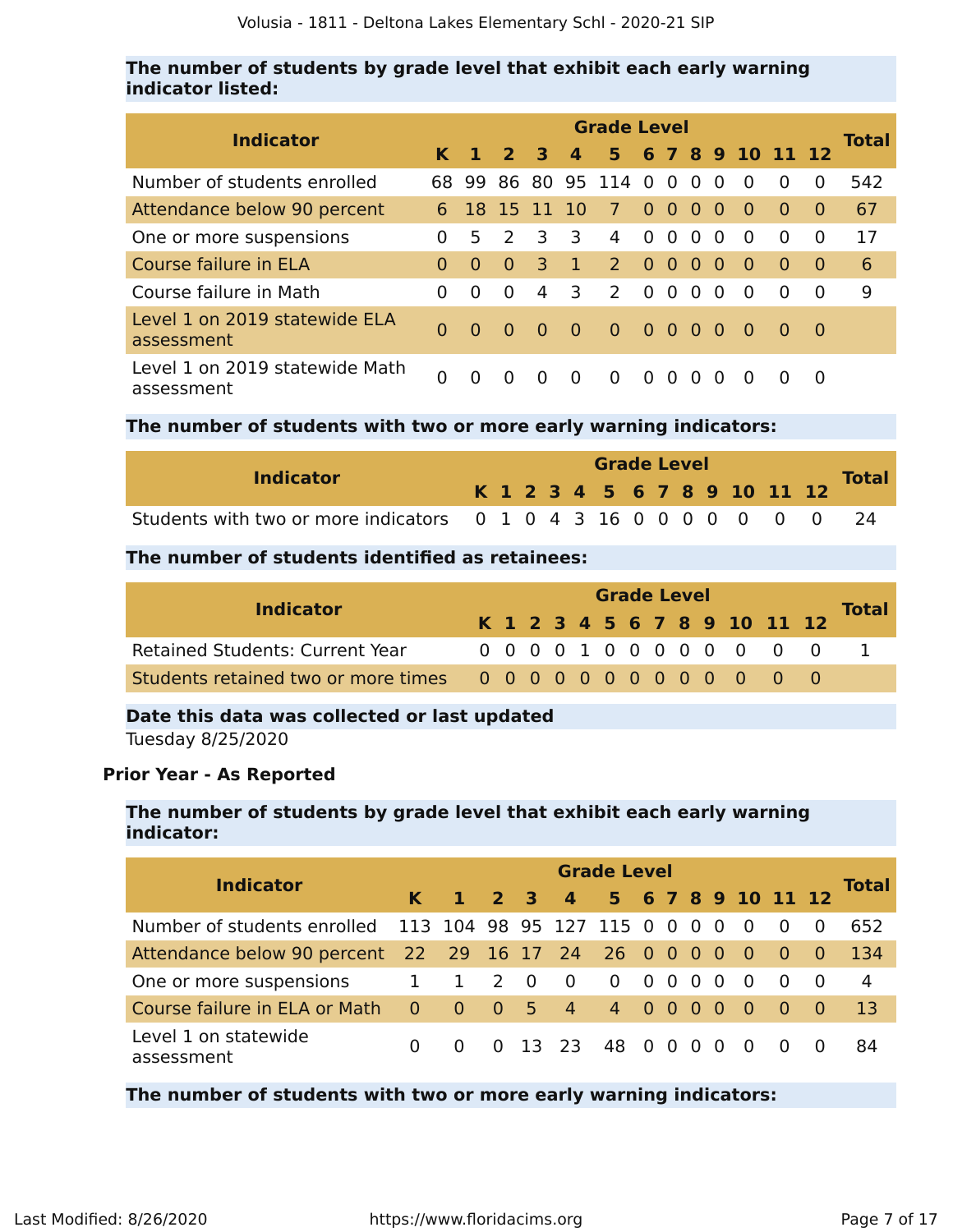| <b>Indicator</b>                                                  |  | <b>Grade Level</b> |  |  |  |  |  |  |  |  |  |  |                              |              |  |
|-------------------------------------------------------------------|--|--------------------|--|--|--|--|--|--|--|--|--|--|------------------------------|--------------|--|
|                                                                   |  |                    |  |  |  |  |  |  |  |  |  |  | K 1 2 3 4 5 6 7 8 9 10 11 12 | <b>Total</b> |  |
| Students with two or more indicators 1 1 1 6 7 13 0 0 0 0 0 0 0 0 |  |                    |  |  |  |  |  |  |  |  |  |  |                              |              |  |

#### **The number of students identified as retainees:**

| <b>Indicator</b>                                                  | <b>Grade Level</b> |  |  |  |  |  |  |  |  |  |  |                              |  |              |
|-------------------------------------------------------------------|--------------------|--|--|--|--|--|--|--|--|--|--|------------------------------|--|--------------|
|                                                                   |                    |  |  |  |  |  |  |  |  |  |  | K 1 2 3 4 5 6 7 8 9 10 11 12 |  | <b>Total</b> |
| <b>Retained Students: Current Year</b>                            |                    |  |  |  |  |  |  |  |  |  |  | 3 4 5 4 0 0 0 0 0 0 0 0 0    |  | ାର           |
| Students retained two or more times 0 0 0 0 0 0 0 0 0 0 0 0 0 0 0 |                    |  |  |  |  |  |  |  |  |  |  |                              |  |              |

#### **Prior Year - Updated**

**The number of students by grade level that exhibit each early warning indicator:**

| <b>Indicator</b>                                          | <b>Grade Level</b>      |                |                                        |  |                |                      |  |  |     |          |                          |                          |          |              |  |
|-----------------------------------------------------------|-------------------------|----------------|----------------------------------------|--|----------------|----------------------|--|--|-----|----------|--------------------------|--------------------------|----------|--------------|--|
|                                                           | K.                      |                | $1 \quad 2 \quad 3$                    |  |                | 4 5 6 7 8 9 10 11 12 |  |  |     |          |                          |                          |          | <b>Total</b> |  |
| Number of students enrolled 113 104 98 95 127 115 0 0 0 0 |                         |                |                                        |  |                |                      |  |  |     |          | $\overline{\phantom{0}}$ | $\overline{\phantom{0}}$ | $\Omega$ | 652          |  |
| Attendance below 90 percent 22 29 16 17 24 26 0 0 0 0 0   |                         |                |                                        |  |                |                      |  |  |     |          |                          | $\sim$ 0 $\sim$          | - 0      | -134         |  |
| One or more suspensions                                   | $\mathbf{1}$            | 1 2 0          |                                        |  | $\overline{0}$ | $0\quad 0\quad 0$    |  |  | - 0 | $\Omega$ | $\Omega$                 | $\overline{\mathbf{0}}$  | - റ      | 4            |  |
| Course failure in ELA or Math                             | $\overline{\mathbf{0}}$ | $\overline{0}$ | $\begin{array}{ccc} 0 & 5 \end{array}$ |  | 4 <sup>7</sup> | 4 0 0 0              |  |  |     | - 0      | $\overline{0}$           | $\overline{\mathbf{0}}$  | $-0$     | 13           |  |
| Level 1 on statewide<br>assessment                        | $\Omega$                |                | $\Omega$                               |  | 13 23          | 48 0 0               |  |  | - 0 | $\Omega$ | - 0                      | 0                        |          | 84           |  |

#### **The number of students with two or more early warning indicators:**

| <b>Indicator</b>                                                  |  |  |  | <b>Grade Level</b> |  |  |                              |  | <b>Total</b> |
|-------------------------------------------------------------------|--|--|--|--------------------|--|--|------------------------------|--|--------------|
|                                                                   |  |  |  |                    |  |  | K 1 2 3 4 5 6 7 8 9 10 11 12 |  |              |
| Students with two or more indicators 1 1 1 6 7 13 0 0 0 0 0 0 0 0 |  |  |  |                    |  |  |                              |  |              |

#### **The number of students identified as retainees:**

| <b>Indicator</b>                       |  | <b>Grade Level</b> |  |  |  |  |  |  |  |  |  |                              |              |
|----------------------------------------|--|--------------------|--|--|--|--|--|--|--|--|--|------------------------------|--------------|
|                                        |  |                    |  |  |  |  |  |  |  |  |  | K 1 2 3 4 5 6 7 8 9 10 11 12 | <b>Total</b> |
| <b>Retained Students: Current Year</b> |  |                    |  |  |  |  |  |  |  |  |  | 3 4 5 4 0 0 0 0 0 0 0 0 0    | -16          |
|                                        |  |                    |  |  |  |  |  |  |  |  |  |                              |              |

## **Part II: Needs Assessment/Analysis**

#### <span id="page-7-0"></span>**School Data**

Please note that the district and state averages shown here represent the averages for similar school types (elementary, middle, high school, or combination schools).

| <b>School Grade Component</b> |               | 2019            |       | 2018   |                 |       |  |
|-------------------------------|---------------|-----------------|-------|--------|-----------------|-------|--|
|                               | <b>School</b> | <b>District</b> | State | School | <b>District</b> | State |  |
| <b>ELA Achievement</b>        | 52%           | 56%             | 57%   | 52%    | 55%             | 56%   |  |
| <b>ELA Learning Gains</b>     | 50%           | 56%             | 58%   | 50%    | 51%             | 55%   |  |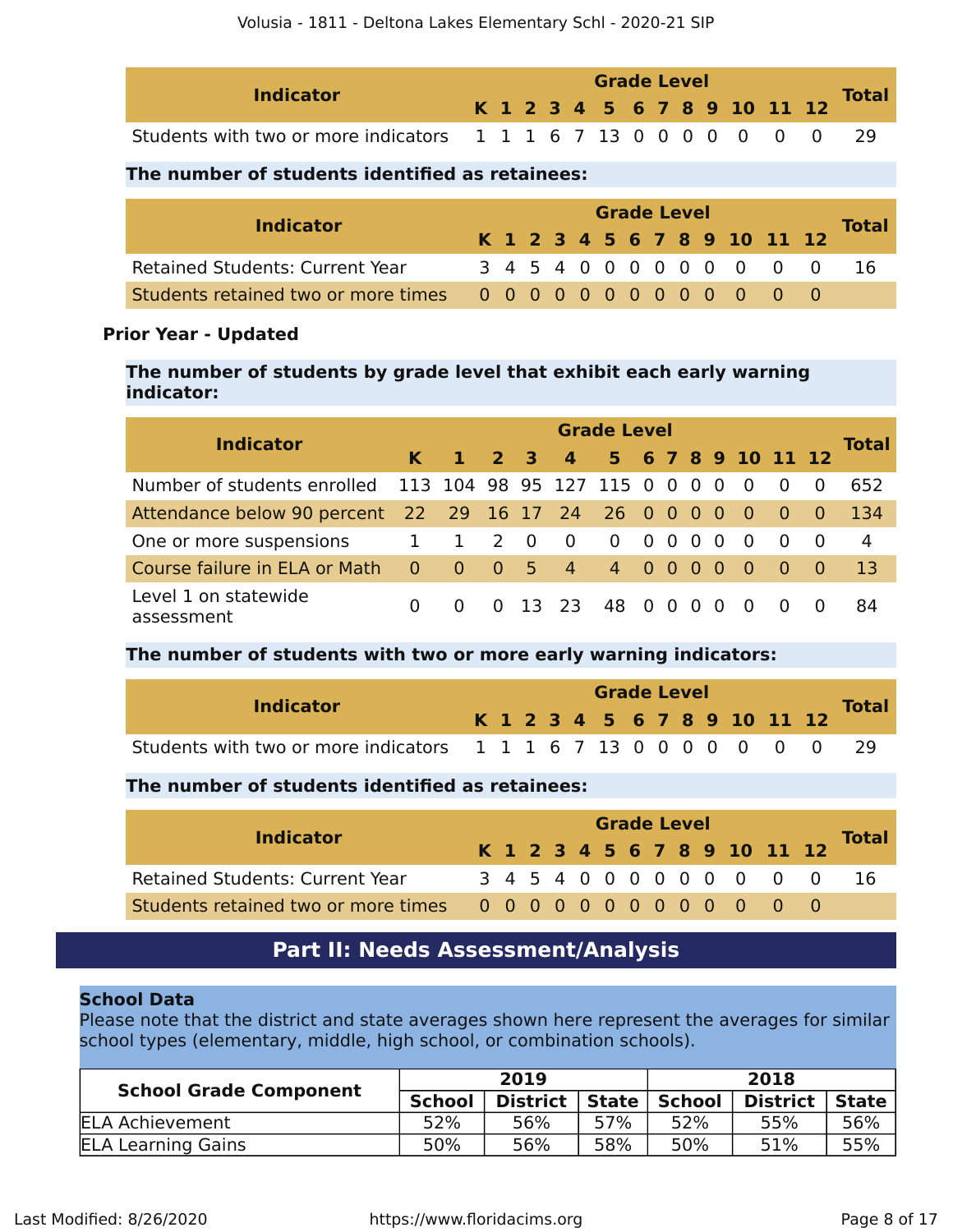| <b>School Grade Component</b>     |               | 2019            |              | 2018          |                 |              |  |
|-----------------------------------|---------------|-----------------|--------------|---------------|-----------------|--------------|--|
|                                   | <b>School</b> | <b>District</b> | <b>State</b> | <b>School</b> | <b>District</b> | <b>State</b> |  |
| <b>ELA Lowest 25th Percentile</b> | 47%           | 46%             | 53%          | 45%           | 39%             | 48%          |  |
| Math Achievement                  | 56%           | 59%             | 63%          | 56%           | 60%             | 62%          |  |
| Math Learning Gains               | 47%           | 56%             | 62%          | 47%           | 54%             | 59%          |  |
| Math Lowest 25th Percentile       | 41%           | 43%             | 51%          | 31%           | 40%             | 47%          |  |
| Science Achievement               | 53%           | 57%             | 53%          | 57%           | 58%             | 55%          |  |

| <b>EWS Indicators as Input Earlier in the Survey</b> |    |                                          |  |  |  |  |              |  |  |  |
|------------------------------------------------------|----|------------------------------------------|--|--|--|--|--------------|--|--|--|
|                                                      |    | <b>Grade Level (prior year reported)</b> |  |  |  |  |              |  |  |  |
| <b>Indicator</b>                                     |    |                                          |  |  |  |  | <b>Total</b> |  |  |  |
|                                                      | 0) |                                          |  |  |  |  |              |  |  |  |

#### **Grade Level Data**

#### **NOTE: This data is raw data and includes ALL students who tested at the school. This is not school grade data.**

|                          |      |               | <b>ELA</b>      |                                                                 |     |                                              |
|--------------------------|------|---------------|-----------------|-----------------------------------------------------------------|-----|----------------------------------------------|
| Grade                    | Year | <b>School</b> | <b>District</b> | School-<br><b>District</b><br><b>State</b><br><b>Comparison</b> |     | School-<br><b>State</b><br><b>Comparison</b> |
| 03                       | 2019 | 57%           | 58%             | $-1\%$                                                          | 58% | $-1%$                                        |
|                          | 2018 | 60%           | 56%             | 4%                                                              | 57% | 3%                                           |
| Same Grade Comparison    |      | $-3%$         |                 |                                                                 |     |                                              |
| <b>Cohort Comparison</b> |      |               |                 |                                                                 |     |                                              |
| 04                       | 2019 | 48%           | 54%             | $-6%$                                                           | 58% | $-10%$                                       |
|                          | 2018 | 50%           | 54%             | $-4%$                                                           | 56% | $-6%$                                        |
| Same Grade Comparison    |      | $-2\%$        |                 |                                                                 |     |                                              |
| <b>Cohort Comparison</b> |      | $-12%$        |                 |                                                                 |     |                                              |
| 05                       | 2019 | 46%           | 54%             | $-8%$                                                           | 56% | $-10%$                                       |
|                          | 2018 | 41%           | 51%             | $-10%$                                                          | 55% | $-14%$                                       |
| Same Grade Comparison    |      | 5%            |                 |                                                                 |     |                                              |
| <b>Cohort Comparison</b> |      | $-4%$         |                 |                                                                 |     |                                              |

|                          |      |               | <b>MATH</b>     |                                                                 |     |                                              |
|--------------------------|------|---------------|-----------------|-----------------------------------------------------------------|-----|----------------------------------------------|
| Grade                    | Year | <b>School</b> | <b>District</b> | School-<br><b>District</b><br><b>State</b><br><b>Comparison</b> |     | School-<br><b>State</b><br><b>Comparison</b> |
| 03                       | 2019 | 66%           | 60%             | 6%                                                              | 62% | 4%                                           |
|                          | 2018 | 62%           | 58%             | 4%                                                              | 62% | $0\%$                                        |
| Same Grade Comparison    |      | 4%            |                 |                                                                 |     |                                              |
| <b>Cohort Comparison</b> |      |               |                 |                                                                 |     |                                              |
| 04                       | 2019 | 53%           | 59%             | $-6%$                                                           | 64% | $-11%$                                       |
|                          | 2018 | 59%           | 60%             | $-1\%$                                                          | 62% | $-3%$                                        |
| Same Grade Comparison    |      | $-6%$         |                 |                                                                 |     |                                              |
| <b>Cohort Comparison</b> |      | $-9%$         |                 |                                                                 |     |                                              |
| 05                       | 2019 | 46%           | 54%             | $-8%$                                                           | 60% | $-14%$                                       |
|                          | 2018 | 43%           | 57%             | $-14%$                                                          | 61% | $-18%$                                       |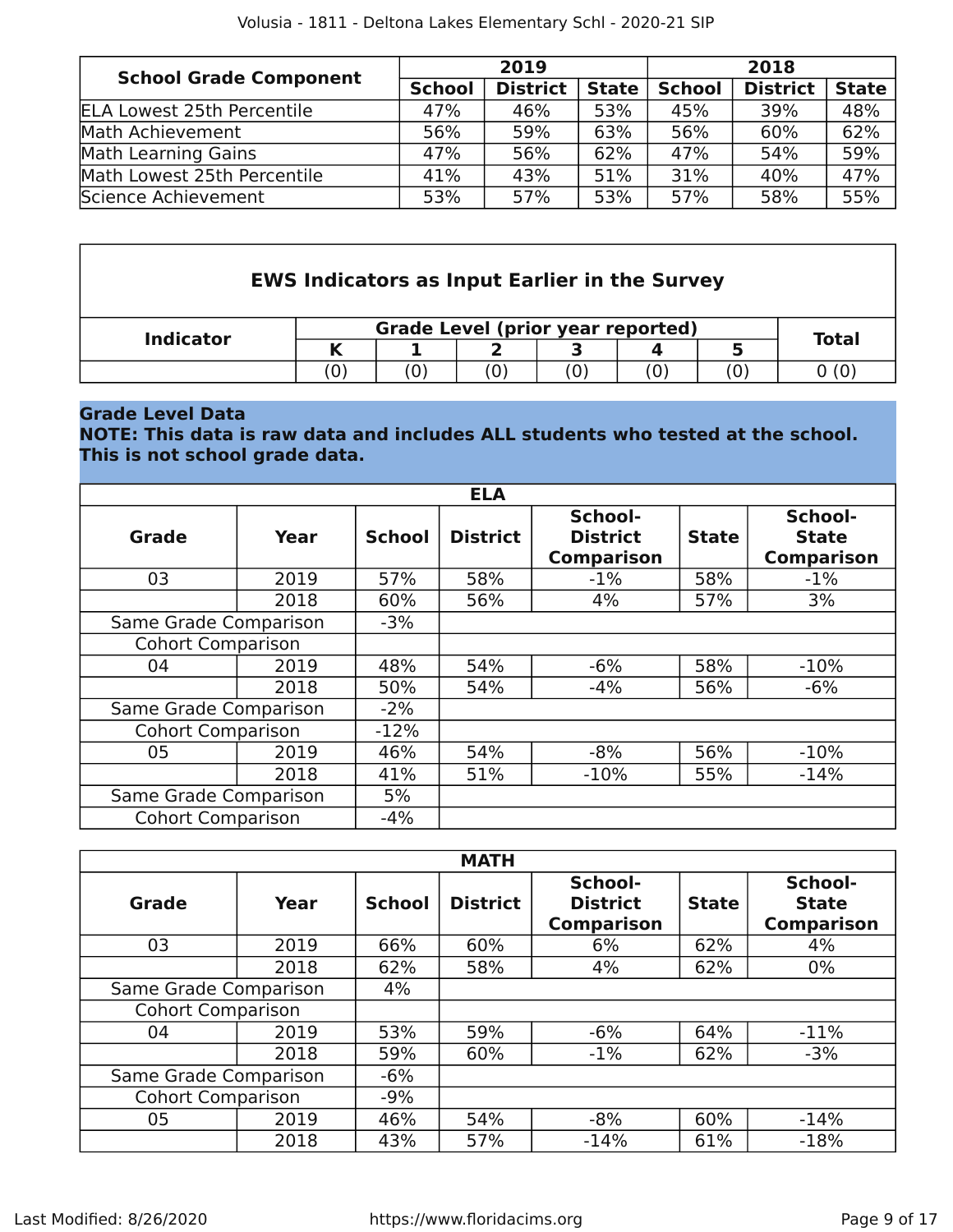| <b>MATH</b>              |        |               |                 |                                                 |              |                                              |  |  |  |  |  |
|--------------------------|--------|---------------|-----------------|-------------------------------------------------|--------------|----------------------------------------------|--|--|--|--|--|
| Grade                    | Year   | <b>School</b> | <b>District</b> | School-<br><b>District</b><br><b>Comparison</b> | <b>State</b> | School-<br><b>State</b><br><b>Comparison</b> |  |  |  |  |  |
| Same Grade Comparison    | 3%     |               |                 |                                                 |              |                                              |  |  |  |  |  |
| <b>Cohort Comparison</b> | $-13%$ |               |                 |                                                 |              |                                              |  |  |  |  |  |

|                          |       |               | <b>SCIENCE</b>  |                                                 |              |                                              |
|--------------------------|-------|---------------|-----------------|-------------------------------------------------|--------------|----------------------------------------------|
| <b>Grade</b>             | Year  | <b>School</b> | <b>District</b> | School-<br><b>District</b><br><b>Comparison</b> | <b>State</b> | School-<br><b>State</b><br><b>Comparison</b> |
| 05                       | 2019  | 50%           | 56%             | $-6%$                                           | 53%          | $-3%$                                        |
|                          | 2018  | 54%           | 56%             | $-2%$                                           | 55%          | $-1\%$                                       |
| Same Grade Comparison    | $-4%$ |               |                 |                                                 |              |                                              |
| <b>Cohort Comparison</b> |       |               |                 |                                                 |              |                                              |

| <b>Subgroup Data</b> |                                                  |                  |                          |                     |                   |                           |             |                   |                     |                                 |                       |  |  |
|----------------------|--------------------------------------------------|------------------|--------------------------|---------------------|-------------------|---------------------------|-------------|-------------------|---------------------|---------------------------------|-----------------------|--|--|
|                      | <b>2019 SCHOOL GRADE COMPONENTS BY SUBGROUPS</b> |                  |                          |                     |                   |                           |             |                   |                     |                                 |                       |  |  |
| <b>Subgroups</b>     | <b>ELA</b><br>Ach.                               | <b>ELA</b><br>LG | <b>ELA</b><br>LG<br>.25% | <b>Math</b><br>Ach. | <b>Math</b><br>LG | Math<br><b>LG</b><br>L25% | Sci<br>Ach. | <b>SS</b><br>Ach. | <b>MS</b><br>Accel. | Grad<br>Rate<br>2016-17 2016-17 | C & C<br><b>Accel</b> |  |  |
| <b>SWD</b>           | 16                                               | 36               | 37                       | 20                  | 39                | 44                        | 26          |                   |                     |                                 |                       |  |  |
| <b>ELL</b>           | 28                                               | 36               | 32                       | 37                  | 36                | 35                        | 48          |                   |                     |                                 |                       |  |  |
| <b>BLK</b>           | 49                                               | 52               |                          | 35                  | 48                | 45                        | 33          |                   |                     |                                 |                       |  |  |
| <b>HSP</b>           | 48                                               | 43               | 35                       | 54                  | 44                | 34                        | 51          |                   |                     |                                 |                       |  |  |
| <b>MUL</b>           | 47                                               |                  |                          | 60                  |                   |                           |             |                   |                     |                                 |                       |  |  |
| <b>WHT</b>           | 58                                               | 56               | 61                       | 64                  | 50                | 53                        | 59          |                   |                     |                                 |                       |  |  |
| <b>FRL</b>           | 49                                               | 49               | 50                       | 55                  | 45                | 45                        | 49          |                   |                     |                                 |                       |  |  |

|                  | <b>2018 SCHOOL GRADE COMPONENTS BY SUBGROUPS</b> |                  |                          |                     |                   |                           |             |                   |                     |                     |                                         |
|------------------|--------------------------------------------------|------------------|--------------------------|---------------------|-------------------|---------------------------|-------------|-------------------|---------------------|---------------------|-----------------------------------------|
| <b>Subgroups</b> | <b>ELA</b><br>Ach.                               | <b>ELA</b><br>LG | <b>ELA</b><br>LG<br>-25% | <b>Math</b><br>Ach. | <b>Math</b><br>LG | <b>Math</b><br>LG<br>L25% | Sci<br>Ach. | <b>SS</b><br>Ach. | <b>MS</b><br>Accel. | Grad<br><b>Rate</b> | C & C<br><b>Accel</b><br>2015-162015-16 |
| <b>SWD</b>       | 11                                               | 33               | 32                       | 18                  | 35                | 23                        | 23          |                   |                     |                     |                                         |
| <b>ELL</b>       | 39                                               | 48               | 64                       | 44                  | 50                | 36                        | 54          |                   |                     |                     |                                         |
| <b>BLK</b>       | 37                                               | 33               | 21                       | 35                  | 27                | 21                        | 29          |                   |                     |                     |                                         |
| <b>HSP</b>       | 54                                               | 54               | 63                       | 53                  | 50                | 27                        | 58          |                   |                     |                     |                                         |
| <b>MUL</b>       | 64                                               |                  |                          | 73                  |                   |                           |             |                   |                     |                     |                                         |
| <b>WHT</b>       | 54                                               | 53               | 38                       | 68                  | 52                | 44                        | 67          |                   |                     |                     |                                         |
| <b>FRL</b>       | 50                                               | 51               | 45                       | 54                  | 47                | 33                        | 53          |                   |                     |                     |                                         |

### **ESSA Data**

This data has been updated for the 2018-19 school year as of 7/16/2019.

| <b>ESSA Federal Index</b>                           |    |
|-----------------------------------------------------|----|
| <b>ESSA Category (TS&amp;I or CS&amp;I)</b>         |    |
| <b>OVERALL Federal Index - All Students</b>         |    |
| <b>OVERALL Federal Index Below 41% All Students</b> | NC |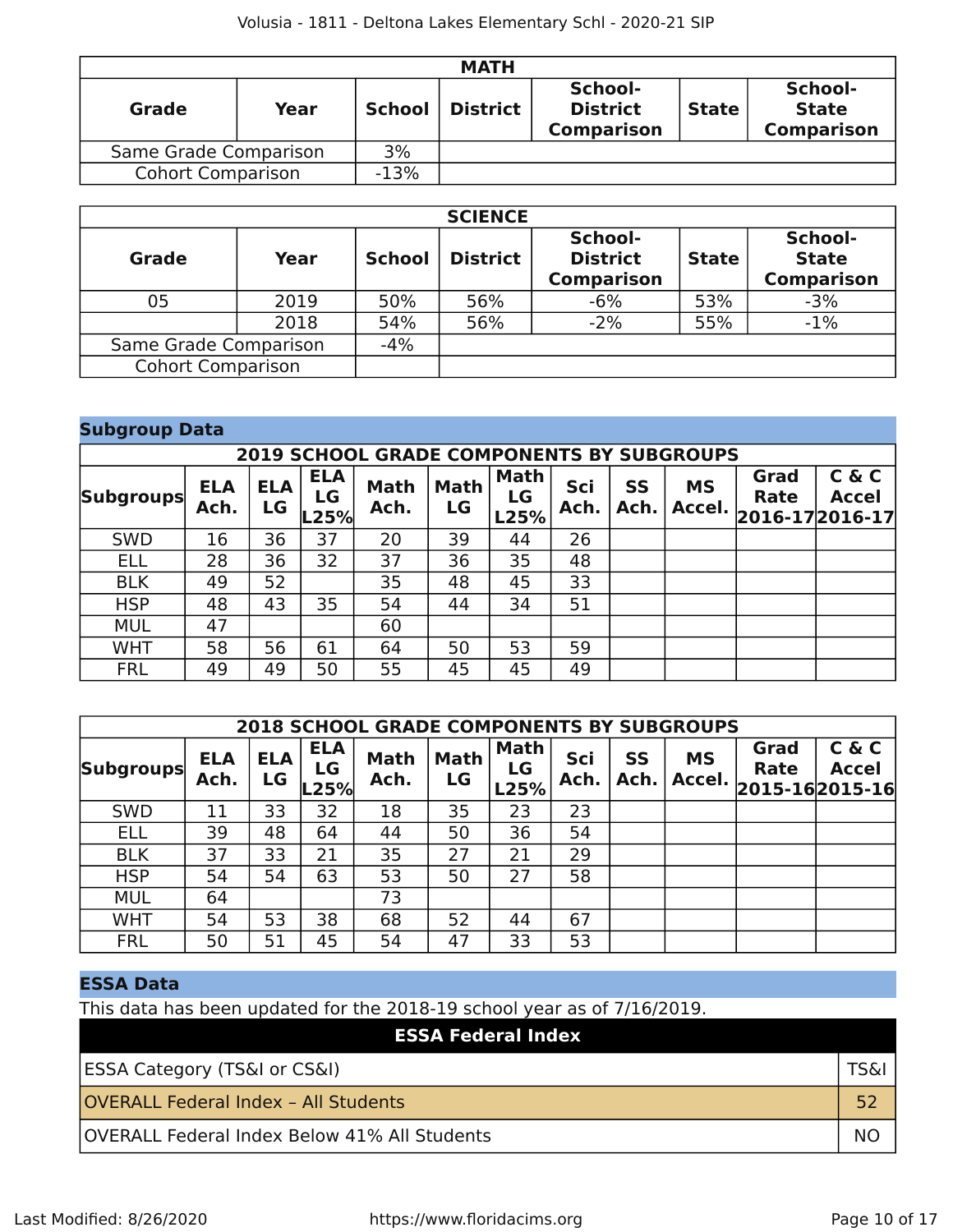| <b>ESSA Federal Index</b>                                                       |                |
|---------------------------------------------------------------------------------|----------------|
| <b>Total Number of Subgroups Missing the Target</b>                             | $\overline{2}$ |
|                                                                                 |                |
| Progress of English Language Learners in Achieving English Language Proficiency | 66             |
| Total Points Earned for the Federal Index                                       | 412            |
| Total Components for the Federal Index                                          | 8              |
| <b>Percent Tested</b>                                                           | 100%           |
| <b>Subgroup Data</b>                                                            |                |
| <b>Students With Disabilities</b>                                               |                |
| Federal Index - Students With Disabilities                                      | 35             |
| Students With Disabilities Subgroup Below 41% in the Current Year?              | <b>YES</b>     |
| Number of Consecutive Years Students With Disabilities Subgroup Below 32%       | $\mathbf 0$    |
| <b>English Language Learners</b>                                                |                |
| Federal Index - English Language Learners                                       | 40             |
| English Language Learners Subgroup Below 41% in the Current Year?               | <b>YES</b>     |
| Number of Consecutive Years English Language Learners Subgroup Below 32%        | 0              |
| <b>Asian Students</b>                                                           |                |
| Federal Index - Asian Students                                                  |                |
| Asian Students Subgroup Below 41% in the Current Year?                          | N/A            |
| Number of Consecutive Years Asian Students Subgroup Below 32%                   | 0              |
| <b>Black/African American Students</b>                                          |                |
| Federal Index - Black/African American Students                                 | 44             |
| Black/African American Students Subgroup Below 41% in the Current Year?         | <b>NO</b>      |
| Number of Consecutive Years Black/African American Students Subgroup Below 32%  | $\mathbf 0$    |
| <b>Hispanic Students</b>                                                        |                |
| Federal Index - Hispanic Students                                               | 47             |
| Hispanic Students Subgroup Below 41% in the Current Year?                       | <b>NO</b>      |
| Number of Consecutive Years Hispanic Students Subgroup Below 32%                | $\mathbf 0$    |
| <b>Multiracial Students</b>                                                     |                |
| Federal Index - Multiracial Students                                            | 54             |
| Multiracial Students Subgroup Below 41% in the Current Year?                    | <b>NO</b>      |
| Number of Consecutive Years Multiracial Students Subgroup Below 32%             | 0              |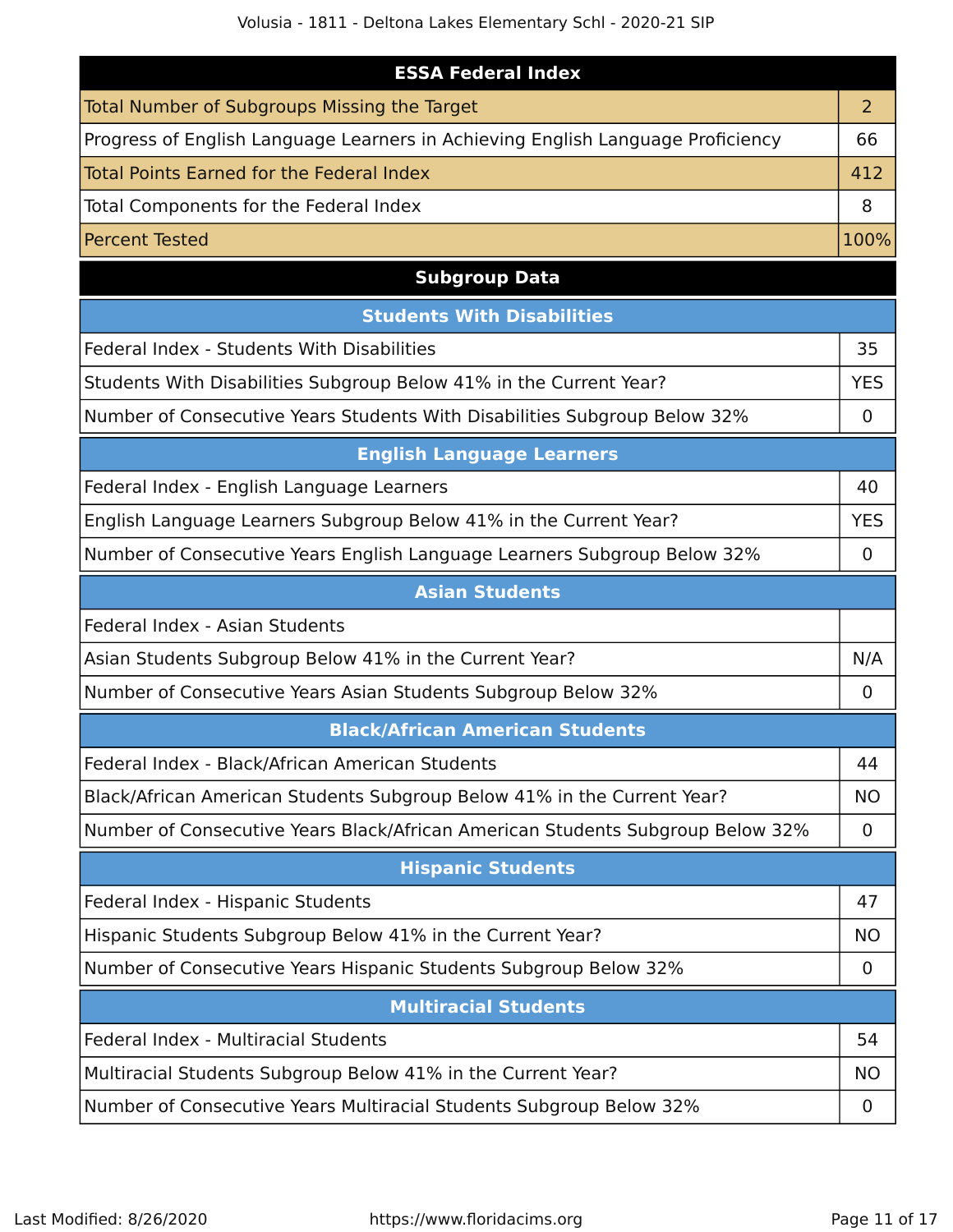| <b>Native American Students</b>                                                       |             |  |  |
|---------------------------------------------------------------------------------------|-------------|--|--|
| Federal Index - Native American Students                                              |             |  |  |
| Native American Students Subgroup Below 41% in the Current Year?                      | N/A         |  |  |
| Number of Consecutive Years Native American Students Subgroup Below 32%               | $\mathbf 0$ |  |  |
| <b>Pacific Islander Students</b>                                                      |             |  |  |
| Federal Index - Pacific Islander Students                                             |             |  |  |
| Pacific Islander Students Subgroup Below 41% in the Current Year?                     | N/A         |  |  |
| Number of Consecutive Years Pacific Islander Students Subgroup Below 32%              | 0           |  |  |
| <b>White Students</b>                                                                 |             |  |  |
| Federal Index - White Students                                                        | 57          |  |  |
| White Students Subgroup Below 41% in the Current Year?                                | <b>NO</b>   |  |  |
| Number of Consecutive Years White Students Subgroup Below 32%                         | 0           |  |  |
| <b>Economically Disadvantaged Students</b>                                            |             |  |  |
| Federal Index - Economically Disadvantaged Students                                   | 51          |  |  |
| Economically Disadvantaged Students Subgroup Below 41% in the Current Year?           | <b>NO</b>   |  |  |
| Number of Consecutive Years Economically Disadvantaged Students Subgroup Below<br>32% | 0           |  |  |

#### **Analysis**

#### **Data Reflection**

Answer the following reflection prompts after examining any/all relevant school data sources (see guide for examples for relevant data sources).

#### **Which data component showed the lowest performance? Explain the contributing factor(s) to last year's low performance and discuss any trends**

Subgroup: SWD 35%

Deltona Lakes has a large population of ESE students that contribute to these gaps. An additional ESE support facilitation teacher has been allotted to our school for this year for a total of 6 teachers. This will help meet the needs of our ESE students to promote learning gains.

#### **Which data component showed the greatest decline from the prior year? Explain the factor(s) that contributed to this decline**

Science data declined from 57% to 53%. DLE is still at the state average and slightly behind the district.

#### **Which data component had the greatest gap when compared to the state average? Explain the factor(s) that contributed to this gap and any trends**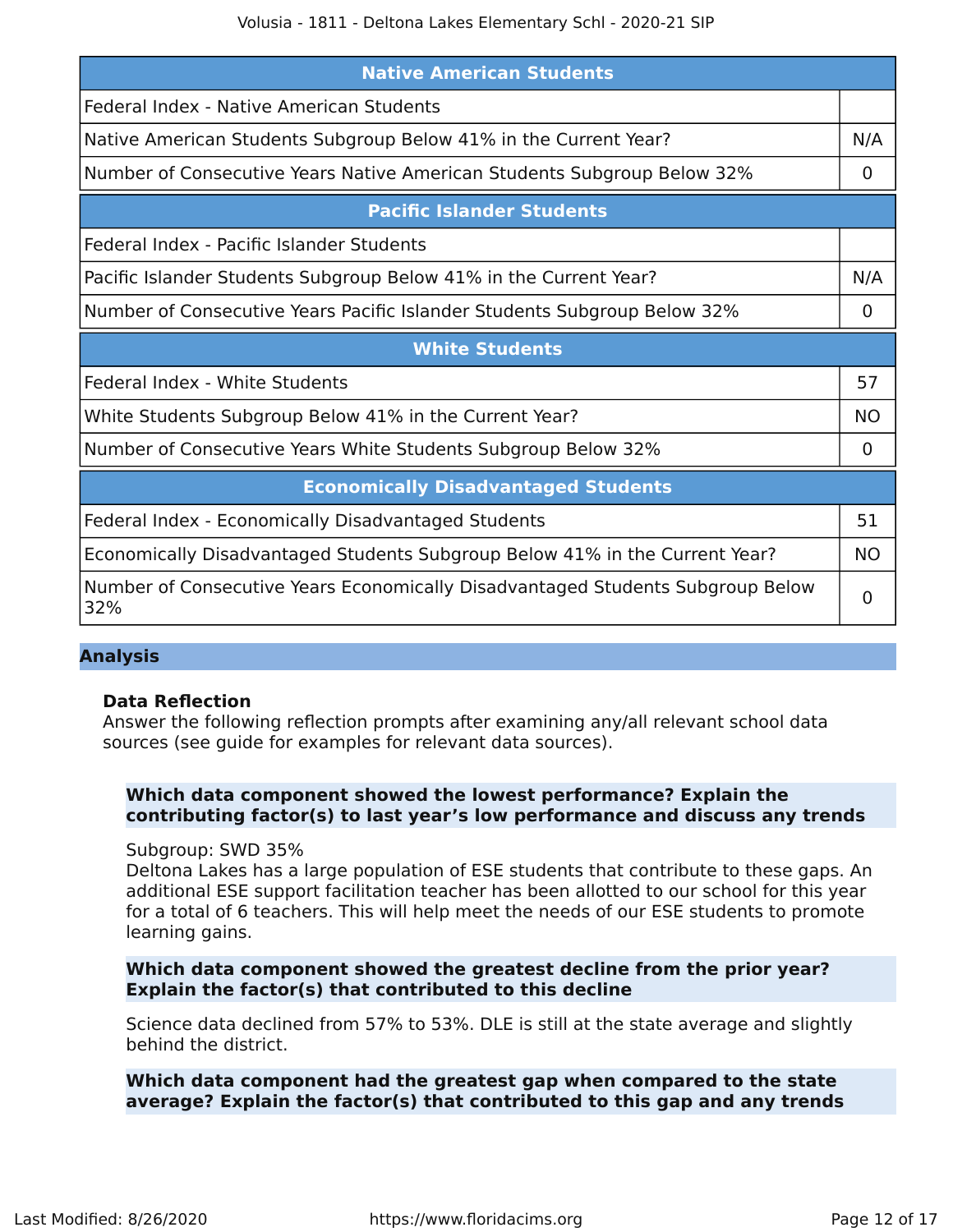Math Learning Gains --DLE 47% State 62%

Deltona Lakes has a large population of ESE students that contribute to these gaps. An additional ESE support facilitation teacher has been allotted to our school for this year for a total of 6 teachers. This will help meet the needs of our ESE students to promote learning gains.

#### **Which data component showed the most improvement? What new actions did your school take in this area?**

Math Lowest 25% showed the most improvement. DLE improved from 31% to 41% making gains. This is still low and an area of need this year but overall improvement was noted.

#### **Reflecting on the EWS data from Part I (D), identify one or two potential areas of concern?**

Attendance is a concern. Also, students with an FSA level 1 in ELA and/or Math.

#### **Rank your highest priorities (maximum of 5) for schoolwide improvement in the upcoming school year**

- 1. Math Learning Gains and Lowest Quartile
- 2. ELA Learning Gains and Lowest Quartile
- 3. SWD proficiency
- 4. ELL proficiency

# **Part III: Planning for Improvement**

<span id="page-12-0"></span>**Areas of Focus:**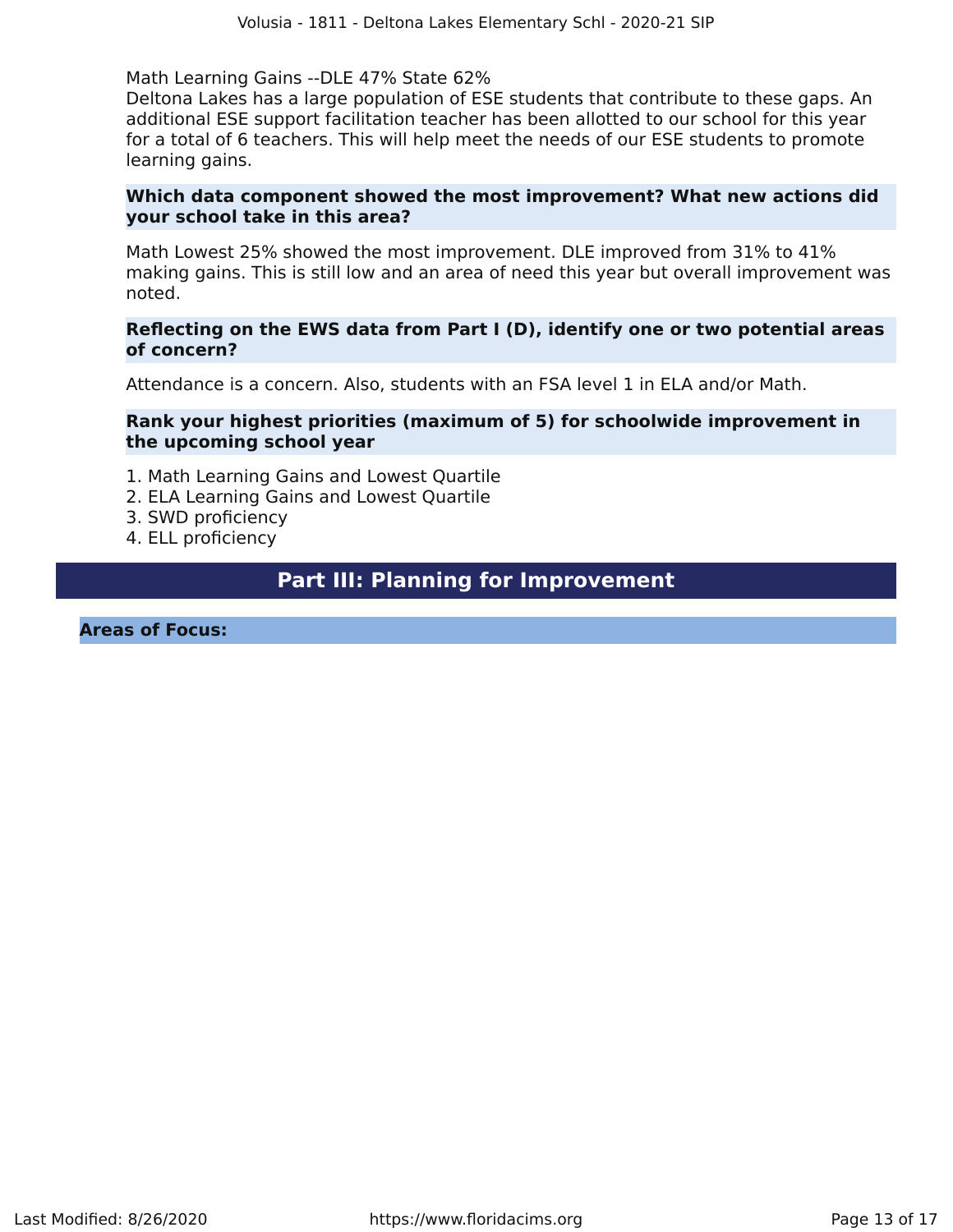|                                                                                                                                                                                                                                                                                                                                                                                                                                                                                                                                                                                                                                                                          | #1. Instructional Practice specifically relating to Math                                                                                                                                                                                                 |  |  |  |
|--------------------------------------------------------------------------------------------------------------------------------------------------------------------------------------------------------------------------------------------------------------------------------------------------------------------------------------------------------------------------------------------------------------------------------------------------------------------------------------------------------------------------------------------------------------------------------------------------------------------------------------------------------------------------|----------------------------------------------------------------------------------------------------------------------------------------------------------------------------------------------------------------------------------------------------------|--|--|--|
| <b>Area of Focus</b><br><b>Description and</b><br><b>Rationale:</b>                                                                                                                                                                                                                                                                                                                                                                                                                                                                                                                                                                                                      | Rationale:<br>Math proficiency 56%, Learning Gains 47%, Lowest Quartile 31%<br>ELL subgroup:<br>Math: 35% Proficiency, 48% Learning Gains, 45% Lowest Quartile<br><b>SWD subgroup:</b><br>Math: 20% Proficiency, 39% Learning Gains, 44% Lowest Quartile |  |  |  |
| <b>Measureable</b><br><b>Outcome:</b>                                                                                                                                                                                                                                                                                                                                                                                                                                                                                                                                                                                                                                    | Increase proficiency by 3-5%.                                                                                                                                                                                                                            |  |  |  |
| <b>Person</b><br>responsible for<br>monitoring<br>outcome:                                                                                                                                                                                                                                                                                                                                                                                                                                                                                                                                                                                                               | Ramonita Ortiz (rortiz@volusia.k12.fl.us)                                                                                                                                                                                                                |  |  |  |
| <b>Evidence-based</b><br><b>Strategy:</b>                                                                                                                                                                                                                                                                                                                                                                                                                                                                                                                                                                                                                                | Collaborative planning                                                                                                                                                                                                                                   |  |  |  |
| <b>Rationale for</b><br><b>Evidence-based</b><br><b>Strategy:</b>                                                                                                                                                                                                                                                                                                                                                                                                                                                                                                                                                                                                        | Collaborative Planning has an Effect Size of 1.57. Collaborative planning<br>this year is extremely important because of the Math Pearson<br>curriculum and the addition of iready math.                                                                 |  |  |  |
| <b>Action Steps to Implement</b>                                                                                                                                                                                                                                                                                                                                                                                                                                                                                                                                                                                                                                         |                                                                                                                                                                                                                                                          |  |  |  |
| 1. Continued Professional Learning on the Pearson Math curriculum R. Ortiz/T. Griffin<br>2. Professional Learning on the iready instructional program. R. Ortiz/T. Griffin<br>2. Coaching, Feedback and monitoring of implementation of the Math curriculum and iready.<br>R. Ortiz/T. Griffin, K. Brown, C. Zeidwig, J. Diallo<br>3. Conduct Learning Walks during Math Instruction R. Ortiz/T. Griffin, K. Brown, C. Zeidwig, J.<br>Diallo<br>5. Analysis of data: iready math, district, Formative Assess, ESGI R. Ortiz/T. Griffin, K. Brown,<br>C. Zeidwig, J. Diallo<br>6. Targeted Math tutoring for the lowest quartile students K. Brown, C. Zeidwig, J. Diallo |                                                                                                                                                                                                                                                          |  |  |  |
| 7. Collaborative planning days with student data chats. R. Ortiz/T. Griffin, K. Brown, C.                                                                                                                                                                                                                                                                                                                                                                                                                                                                                                                                                                                |                                                                                                                                                                                                                                                          |  |  |  |
| Zeidwig, J. Diallo<br>8. Data Chats; ESSA subgroups, SWD and ELL, General Ed. teachers R. Ortiz/T. Griffin<br>9. Family Math Night-Make & Take Activities; explore options of virtual and lower numbers. H.<br>Noga                                                                                                                                                                                                                                                                                                                                                                                                                                                      |                                                                                                                                                                                                                                                          |  |  |  |
| 10. iready intervention materials for Tier 2 and Tier 3 students. R. Ortiz/T. Griffin<br>11. Tier 2 & 3 students a focus on math fluency. R. Ortiz/T. Griffin                                                                                                                                                                                                                                                                                                                                                                                                                                                                                                            |                                                                                                                                                                                                                                                          |  |  |  |
|                                                                                                                                                                                                                                                                                                                                                                                                                                                                                                                                                                                                                                                                          |                                                                                                                                                                                                                                                          |  |  |  |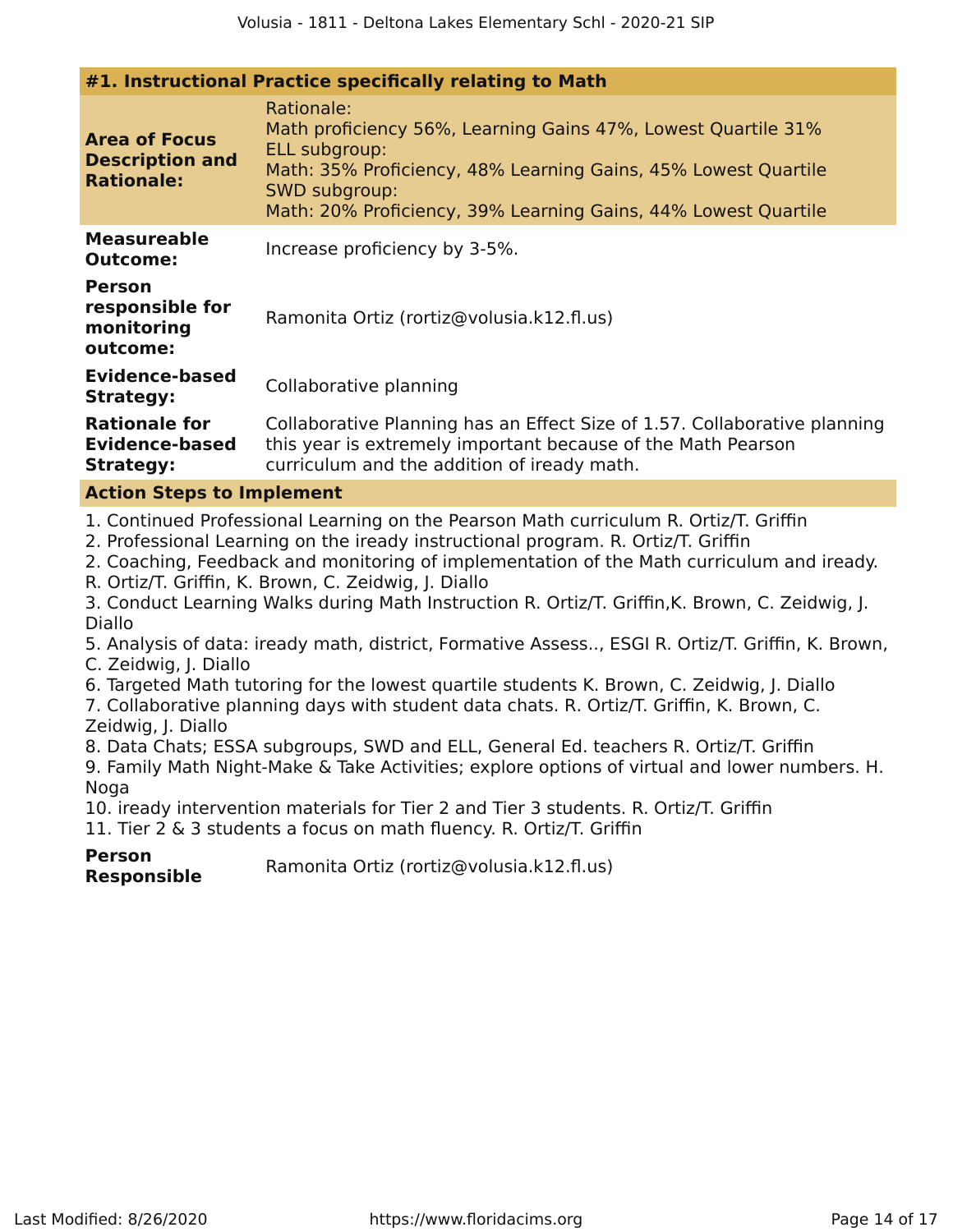| #2. Instructional Practice specifically relating to ELA                                                                                                                                                                                                                                                                                                                                                                                                                                                                                                                                                                                                                                                                                                                                                                                                                                                                                                                                                                                                                                                                                                                                                                                                                                                                                                                                       |                                                                                                                                                                                                                                               |  |  |  |  |
|-----------------------------------------------------------------------------------------------------------------------------------------------------------------------------------------------------------------------------------------------------------------------------------------------------------------------------------------------------------------------------------------------------------------------------------------------------------------------------------------------------------------------------------------------------------------------------------------------------------------------------------------------------------------------------------------------------------------------------------------------------------------------------------------------------------------------------------------------------------------------------------------------------------------------------------------------------------------------------------------------------------------------------------------------------------------------------------------------------------------------------------------------------------------------------------------------------------------------------------------------------------------------------------------------------------------------------------------------------------------------------------------------|-----------------------------------------------------------------------------------------------------------------------------------------------------------------------------------------------------------------------------------------------|--|--|--|--|
| <b>Area of Focus</b><br><b>Description and</b><br><b>Rationale:</b>                                                                                                                                                                                                                                                                                                                                                                                                                                                                                                                                                                                                                                                                                                                                                                                                                                                                                                                                                                                                                                                                                                                                                                                                                                                                                                                           | Rationale<br>ELA Proficiency 52%, Learning Gains 50%, 47% Lowest Quartile<br>ELL subgroup:<br>ELA: 28% Proficiency, 36% Learning Gains, 32% Lowest Quartile<br>SWD subgroup:<br>ELA: 16% Proficiency, 36% Learning Gains, 37% Lowest Quartile |  |  |  |  |
| <b>Measureable</b><br><b>Outcome:</b>                                                                                                                                                                                                                                                                                                                                                                                                                                                                                                                                                                                                                                                                                                                                                                                                                                                                                                                                                                                                                                                                                                                                                                                                                                                                                                                                                         | Increase proficiency 3-5%                                                                                                                                                                                                                     |  |  |  |  |
| <b>Person responsible</b><br>for monitoring<br>outcome:                                                                                                                                                                                                                                                                                                                                                                                                                                                                                                                                                                                                                                                                                                                                                                                                                                                                                                                                                                                                                                                                                                                                                                                                                                                                                                                                       | Ramonita Ortiz (rortiz@volusia.k12.fl.us)                                                                                                                                                                                                     |  |  |  |  |
| <b>Evidence-based</b><br><b>Strategy:</b>                                                                                                                                                                                                                                                                                                                                                                                                                                                                                                                                                                                                                                                                                                                                                                                                                                                                                                                                                                                                                                                                                                                                                                                                                                                                                                                                                     | Collaborative Planning has an Effect Size of 1.57.                                                                                                                                                                                            |  |  |  |  |
| <b>Rationale for</b><br><b>Evidence-based</b><br><b>Strategy:</b>                                                                                                                                                                                                                                                                                                                                                                                                                                                                                                                                                                                                                                                                                                                                                                                                                                                                                                                                                                                                                                                                                                                                                                                                                                                                                                                             | Collaborative Planning has an Effect Size of 1.57. Collaborative<br>planning this year is extremely important because of the ELA Wonders<br>curriculum and iready.                                                                            |  |  |  |  |
|                                                                                                                                                                                                                                                                                                                                                                                                                                                                                                                                                                                                                                                                                                                                                                                                                                                                                                                                                                                                                                                                                                                                                                                                                                                                                                                                                                                               |                                                                                                                                                                                                                                               |  |  |  |  |
| <b>Action Steps to Implement</b><br>1. Professional Learning on the ELA Wonders curriculum and iready R. Ortiz/T. Griffin, K.<br>Brown, C. Zeidwig, J. Diallo<br>2. Professional Learning on Core Connections. R. Ortiz/T. Griffin<br>2. Coaching, Feedback and monitoring of implementation of the Wonders curriculum, core<br>connections and iready. K. Brown, C. Zeidwig, J. Diallo<br>3. Conduct Learning Walks during ELA Instruction R. Ortiz/T. Griffin, K. Brown, C. Zeidwig, J.<br>Diallo<br>5. Analysis of data: iready, district, Formative Assess, ESGI R. Ortiz/T. Griffin, K. Brown, C.<br>Zeidwig, J. Diallo<br>6. Targeted ELA tutoring for the lowest quartile students R. Ortiz/T. Griffin, K. Brown, C.<br>Zeidwig, J. Diallo<br>7. Collaborative planning days with student data chats R. Ortiz/T. Griffin, K. Brown, C.<br>Zeidwig, J. Diallo<br>8. Data Chats; ESSA subgroups, SWD and ELL, General Ed. teachers. R. Ortiz/T. Griffin, K.<br>Brown, C. Zeidwig, J. Diallo<br>9. Additional PLC ELA Best Practices; focus on standards aligned instruction. R. Ortiz/T. Griffin,<br>K. Brown, C. Zeidwig, J. Diallo<br>10. Family Literacy Night Activities--Math & Take; explore options of virtual and lower<br>numbers. H. Noga<br>11. Tier 2 & 3 students will receive additional support. R. Ortiz/T. Griffin, K. Brown, C. Zeidwig,<br>J. Diallo<br><b>Person</b> |                                                                                                                                                                                                                                               |  |  |  |  |
| <b>Responsible</b>                                                                                                                                                                                                                                                                                                                                                                                                                                                                                                                                                                                                                                                                                                                                                                                                                                                                                                                                                                                                                                                                                                                                                                                                                                                                                                                                                                            | [no one identified]                                                                                                                                                                                                                           |  |  |  |  |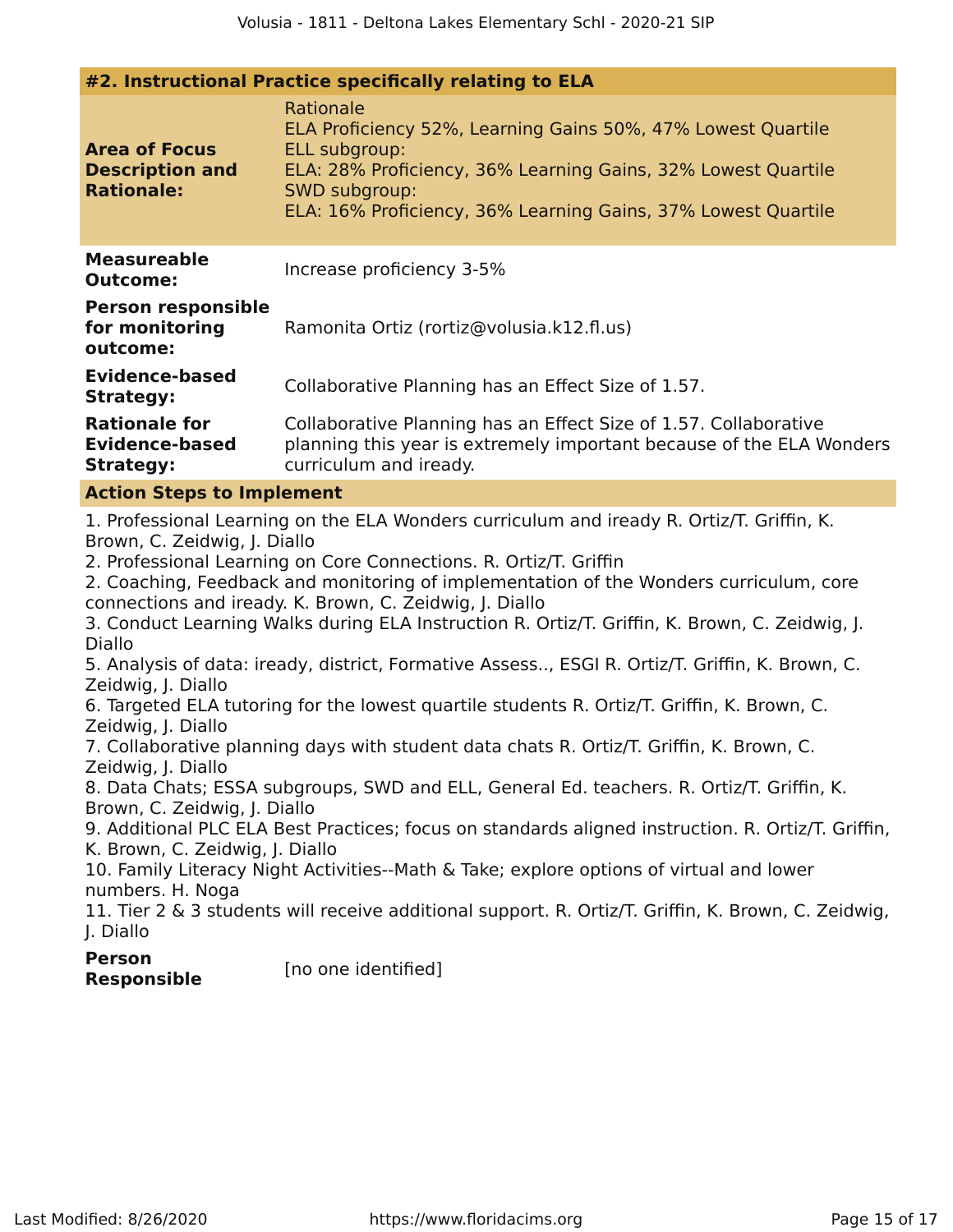| #3. Instructional Practice specifically relating to Science |                                                                                                                                                                                              |  |  |  |
|-------------------------------------------------------------|----------------------------------------------------------------------------------------------------------------------------------------------------------------------------------------------|--|--|--|
| <b>Area of Focus Description</b><br>and Rationale:          | Science proficiency 53% which was a decline.<br><b>SMT 2 data-26%</b>                                                                                                                        |  |  |  |
| <b>Measureable Outcome:</b>                                 | Increase 3-5% proficiency                                                                                                                                                                    |  |  |  |
| <b>Person responsible for</b><br>monitoring outcome:        | Ramonita Ortiz (rortiz@volusia.k12.fl.us)                                                                                                                                                    |  |  |  |
| <b>Evidence-based Strategy:</b>                             | Colllaborative planning and standards aligned instruction                                                                                                                                    |  |  |  |
| <b>Rationale for Evidence-</b><br>based Strategy:           | Colllaborative planning has an Effect Size of 1.57. Standards<br>aligned instruction.<br>DLE saw a decline in Science scores and teachers need to<br>increase standards aligned instruction. |  |  |  |

#### **Action Steps to Implement**

1. Continued Professional Learning on the Science curriculum. R. Ortiz/T. Griffin

2. Professional Learning on Standards based instruction for science. R. Ortiz/T. Griffin

3. Coaching, Feedback and monitoring of implementation of the Science curriculum and standards. K. Brown, C. Zeidwig, J. Diallo

- 4. Conduct Learning Walks during Science Instruction R. Ortiz, K. Brown, C. Zeidwig, J. Diallo
- 5. Analysis of data: SMT and district R. Ortiz, T. Grifin, K. Brown, C. Zeidwig, J. Diallo
- 6. Targeted Science tutoring for students J. Diallo
- 7. Collaborative planning days with student data chats.for science. R. Ortiz/T. Griffin

8. Data Chats; ESSA subgroups, SWD and ELL, General Ed. teachers R. Ortiz/T. Griffin

9. Family Science Night-Explore options of virtual and lower numbers. H. Noga

10. Design Your Story-Science planning tool. J. Diallo

**Person Responsible** Ramonita Ortiz (rortiz@volusia.k12.fl.us)

#### **Additional Schoolwide Improvement Priorities**

After choosing your Area(s) of Focus, explain how you will address the remaining schoolwide improvement priorities.

#### **Increase daily attendance and reduce tardies.**

<span id="page-15-0"></span>**Deltona Lakes Elementary will monitor daily attendance of students. Students who exhibited attendance issues the previous year will be on a 'monitor' list. A plan is in place for students who have 5, 10 and 15 days. Personal phone calls will be made to see how the school can help the parent improve attendance. Students who are frequently tardy an improvement plan will be created with the student and the parent. An initiative of 'we are here to help' will be shared with families.**

# **Part IV: Positive Culture & Environment**